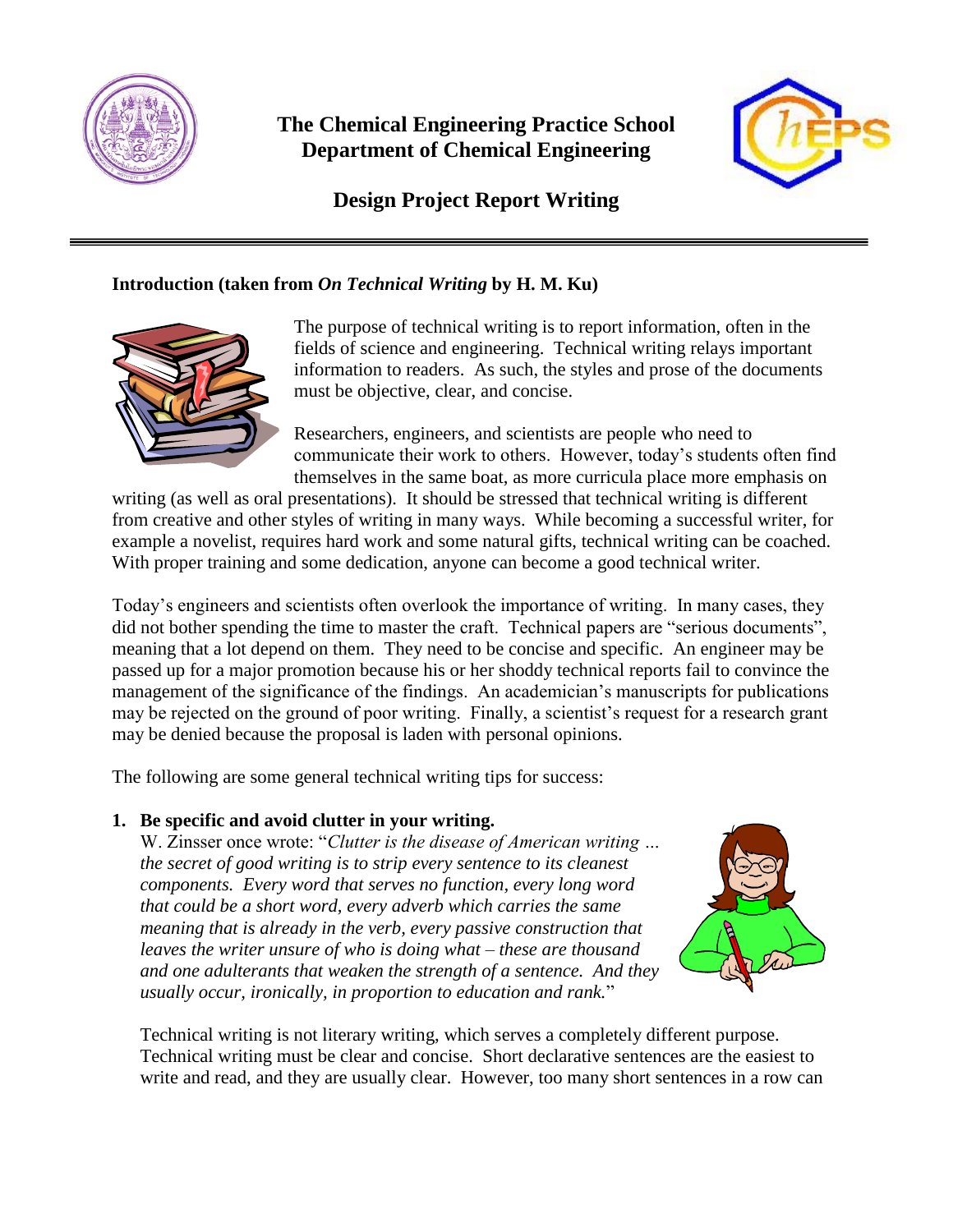sound abrupt and monotonous. Good technical writing involves finding the right mix between short sentences and more complex constructions.

#### **2. Write with an active voice.**

An active voice is always preferable to a passive voice. Write "*The researchers found a strong correlation between the dosage of the drug and its efficacy.*" instead of "*A strong correlation between the dosage of the drug and its efficacy was found by the researchers.*"

#### **3. Present accurate information and be as precise as possible.**



The author of a technical paper uses words to relay information about facts and events that have happened. The author typically does not relay opinions, except in the cases where an unexplained event or phenomenon has occurred. In this case, it is appropriate for the author to render an opinion (an educated one, of course) about the situation. If this is done, it is important that the author make clear that he or she is offering an opinion and not a fact.

#### **4. Use different verb tenses for different expository**

#### **purposes.**

As the writer is usually writing about events which have already happened, the tense of the paper is mainly past tense. For example, "*Smith (1994) found* (not "finds") *that freshmen spend less time" . . .*, or "*The results were*" (not "are"). However, in some parts of the document, it may be appropriate to use the present or future tense. For instance, if the author is covering facts that were, are, and forever shall be true, the facts may be referred to in present tense. The present tense can also be used when you are giving your own ideas, when presenting statements that are well accepted, or when describing your results. For example, "*I believe that maintaining a positive attitude is very useful in helping to beat the cancer scourge.*"; or "*Freud believes that the unconscious determines our behavior.*"; or "*Table 1 shows . . .*". Future tenses are used very sparingly but are more common when writing research proposals. If the author is writing about experiments or activities yet to come, future tense is also appropriate.

#### **5. Try using third-person pronouns.**

Technical documents usually do not contain first-person and second-person pronouns such as "I", "you", and "we". However, in recent years the use of first-person pronouns has become more acceptable. Even then, only the first-pronoun "we" is used. When in doubt, stay with third-person pronouns.

#### **6. Use charts, tables, and graphs.**

Tables and charts are important components in technical papers. They convey a lot of information in the shortest time and in minimum space. Label all charts, tables, and graphs sequentially, and give them titles. A common mistake among novice writers is to include tables and graphs but somehow fail to discuss them in the report.

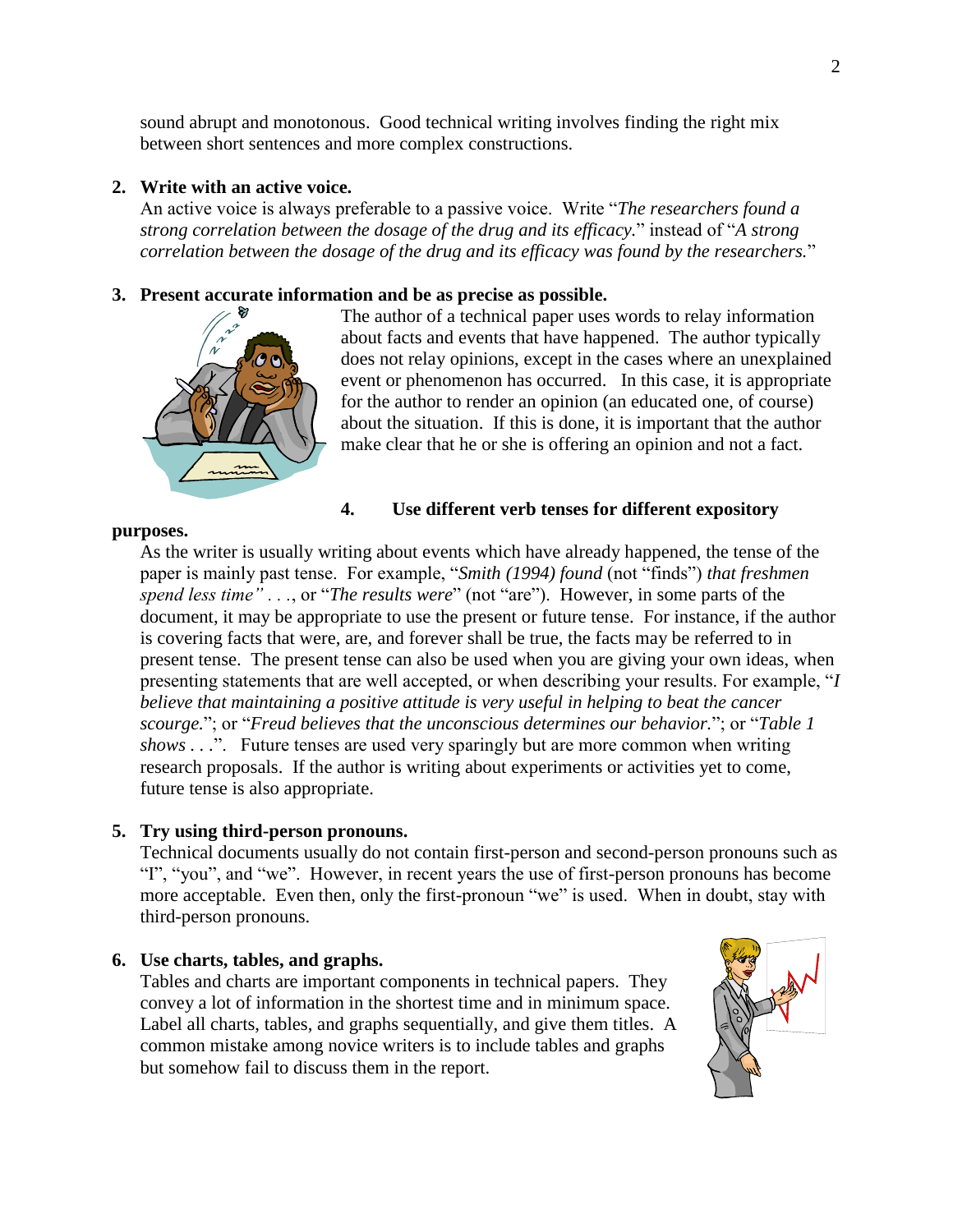(The following is courtesy of the Department of Chemical Engineering at West Virginia University)

### **Grammar, Punctuation, and Spelling**

It is important to write using correct spelling, grammar, and punctuation. Incorrect spelling, incorrect grammar, incorrect word usage, and incorrect punctuation make a poor impression on the reader. They can deflect attention from quality technical work. There is no reason for incorrectly spelled words in any report. Spell checkers identify incorrectly spelled words for you, and they also identify words that are often confused with each other. You still must proofread carefully, since a spell checker will not identify a correctly spelled incorrect word (*e.g.* "too" instead of "two.").

For those of you who are unsure of the correct use of punctuation, grammar, etc., the web site http://grammar.ccc.commnet.edu/grammar is a good reference.

In general, first person (pronouns "I," "we," "me") should be avoided. The passive voice should be used. ("It was done" instead of "I/we did it.") The passive voice will be flagged by your grammar checker unless you disable that option. Others may tell you not to use the passive voice; however, we think it is more formal, and therefore "better," than the alternative. Addressing the reader should also be avoided. ("You should do this." "Seek medical attention.")

The report should be written as a recommendation, not as if the process is already built (unless it is already built!). Therefore, avoid stating "A  $10 \text{ m}^3$  reactor was installed." Instead, write "It is recommended that a  $10 \text{ m}^3$  reactor be used."

Avoid using active verbs with inanimate objects. For example, "This report optimizes …" is incorrect, because a report, which is inanimate, cannot optimize. Instead, try "This report contains the optimization of …"

The most common punctuation errors are the omission of commas and the misuse of semi-colons.

Commas must be used to separate introductory phrases and subordinate clauses from the subject of the sentence. For example, there must be a comma in the following sentence before optimization: "On the other hand, optimization yielded …" Similarly, conjunctive adverbs (therefore, however, although) at the beginning of sentences must be followed by commas.

Commas precede coordinating conjunctions (and, but, or) if the clause following the conjunction contains a new subject. For example, a comma is needed before "and" in the following sentence: "The reactor was optimized, and the optimum temperature was found to be  $100^{\circ}$ C." A comma should not be used in the following sentence because what follows the conjunction refers to the original subject of the sentence: "The reactor was optimized and found to require a temperature of  $100^{\circ}$ C."

When complete sentences are separated by conjunctive adverbs (therefore, however, although), the conjunctive adverb is preceded by a semi-colon and followed by a comma (for example, "A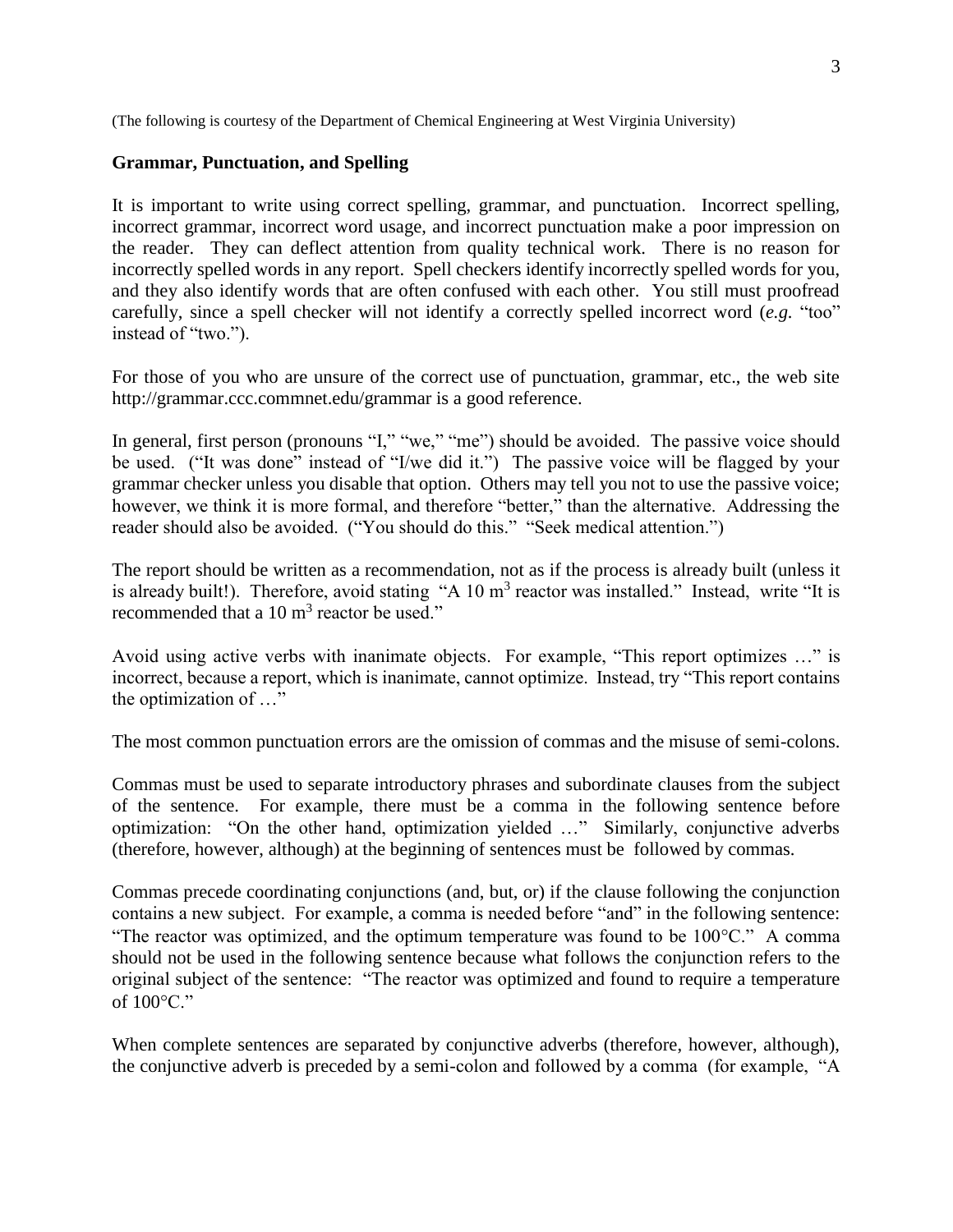three-compressor configuration was investigated; however, the two-compressor configuration was found to be the optimum").

Semi-colons are also used to separate two complete sentences that are written as one sentence. This should be used sparingly, mostly for effect (for example, "A three-compressor configuration was investigated; it was found to be incredibly expensive").

It should be observed that the compound adjective "three-compressor" is hyphenated. Another example is high-pressure steam. This only occurs when the compound is used as an adjective (for example, "High-pressure steam was used" but "The steam used was of high pressure").

# **Group Reports**

Group reports must be edited for consistency. Each group member should read every section and provide feedback to the section authors. Simply assembling individually written sections without editing almost always results in a very poor report. One group member should be designated as the editor. This person should make certain that all figures, tables, equations, etc., are numbered consistently, that font types and sizes are consistent, that formatting such as the indentation spacing, paragraph spacing, justification, etc., are all consistent.

## **Report Format**

The suggested report format is as follows:

# **Letter of Transmittal**

This is a memorandum (if internal) or a letter (if external) to the appropriate person identifying the report. The report is actually an enclosure to this letter. Remember to refer to the original memorandum or problem statement. In order to get the reader's attention, writing several sentences summarizing the bottom line is essential. You should always sign or initial this memo or letter. This letter stands alone. It contains no figures or tables, and does not reference any figures or tables contained within the report.

# **Title Page**

This must include the title, names of all contributors to the report, the business name (class number and name will suffice), and the date.

### **Abstract or Executive Summary**

An abstract or executive summary should start on a new page and nothing else should appear on the same page.

An executive summary is essentially a long abstract. Whereas an abstract is usually less than one typed page, an executive summary may be several pages. An executive summary is usually reserved for a very long report, while an abstract is appropriate for shorter reports. Very long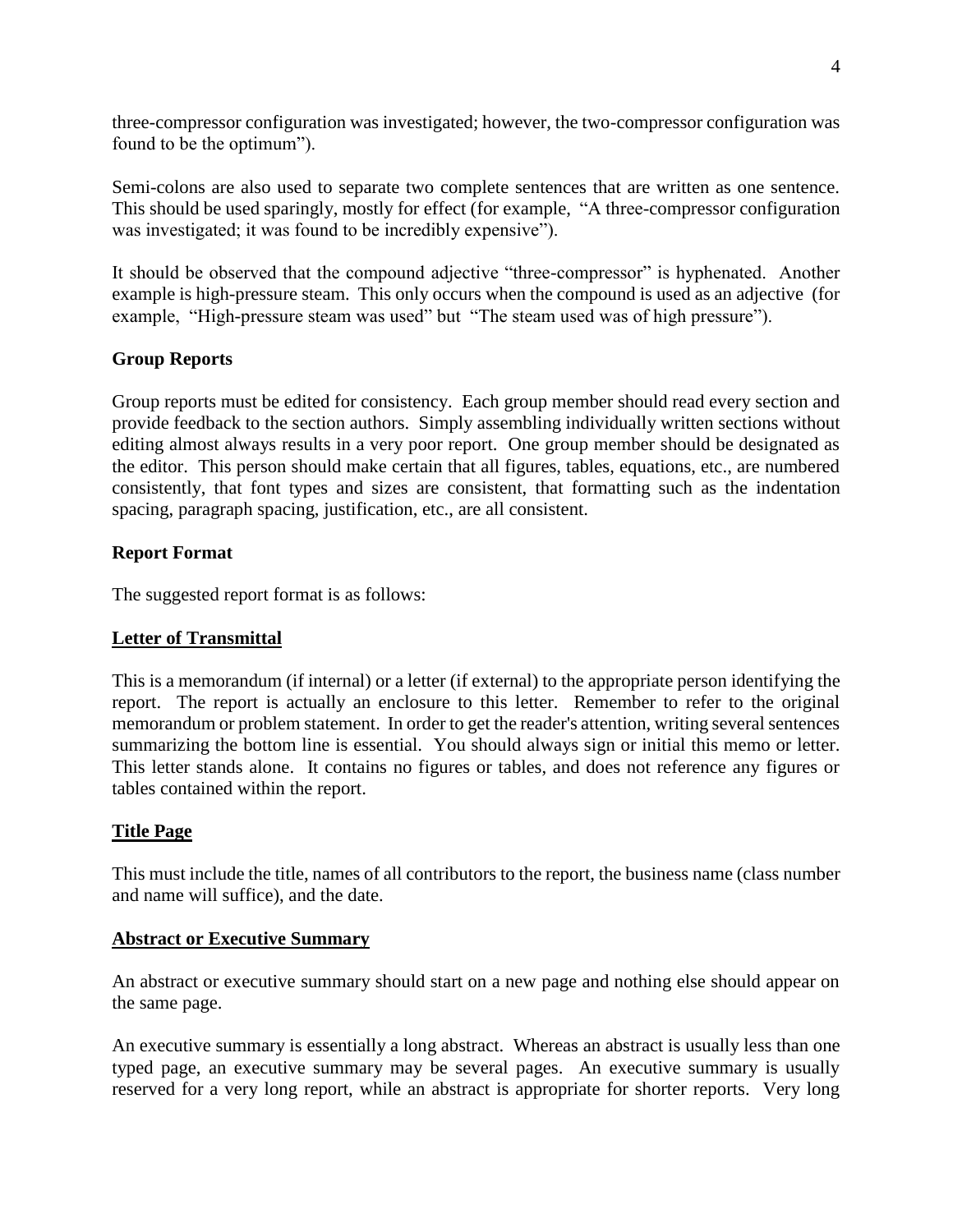reports may have executive summaries approaching ten pages. It is probably best for the executive summary to be less than 10% of the total report length. For most of our reports, an abstract is appropriate; however, the year-long, senior design project and the third major may be extensive enough to require an executive summary. Some multi-volume reports may contain both an abstract for each volume and an overall executive summary.

At times, an entire report may be an executive summary plus appendices, usually if the report is short. This is essentially a short report without an abstract. In this case, the executive summary should have the same organization as a full report, without separate section headings. It should include key figures and tables, but need not include as much discussion as a full report. The Results section may be abbreviated, with additional tables and figures well organized in the appendix. A key difference between an abstract and an executive summary is that an abstract stands alone. It contains no figures, tables, only rarely contains an equation, and does not refer to any figures (such as references to a PFD – stream numbers, equipment numbers) or tables contained within the report.

Either an abstract or an executive summary should convey to the reader, in a rapid and concise manner, what you did, what you conclude, and what you recommend. This is for the reader who may not read any further or for the reader who is deciding whether or not to read any further. Summarize the bottom line; do not discuss computational details unless they are unique and applicable beyond the report at hand. In an executive summary (but not in an abstract), do not be afraid to use a few well-chosen graphs, pie charts, or histograms to emphasize your important points, but choose these wisely in order to keep the length of the executive summary down.

These instructions suggest that the contents of the abstract and letter of transmittal are similar. Since both sections are supposed to provide a summary of important conclusions, there will be significant repetition of content. The abstract usually contains more information than the letter of transmittal.

Remember the bottom line!

# **Table of Contents**

This is only necessary for longer reports. At the top of the page, the proper title is "Contents," not "Table of Contents." Regardless of whether you include a table of contents, all pages of your report should be numbered, preferably at the top right corner or top center (the latter permits easy two-sided copying). Number, indent, or otherwise indicate sections, subsections, etc.

### **Introduction**

This is for the reader who continues past the abstract. The introduction is a one- or two- paragraph summary of what was assigned, what was done, and (very briefly) how it was done. A summary of the constraints on the problem is appropriate, as well as some perspective on the specific problem in the context of the larger business picture. There should be no results or conclusions in the Introduction section.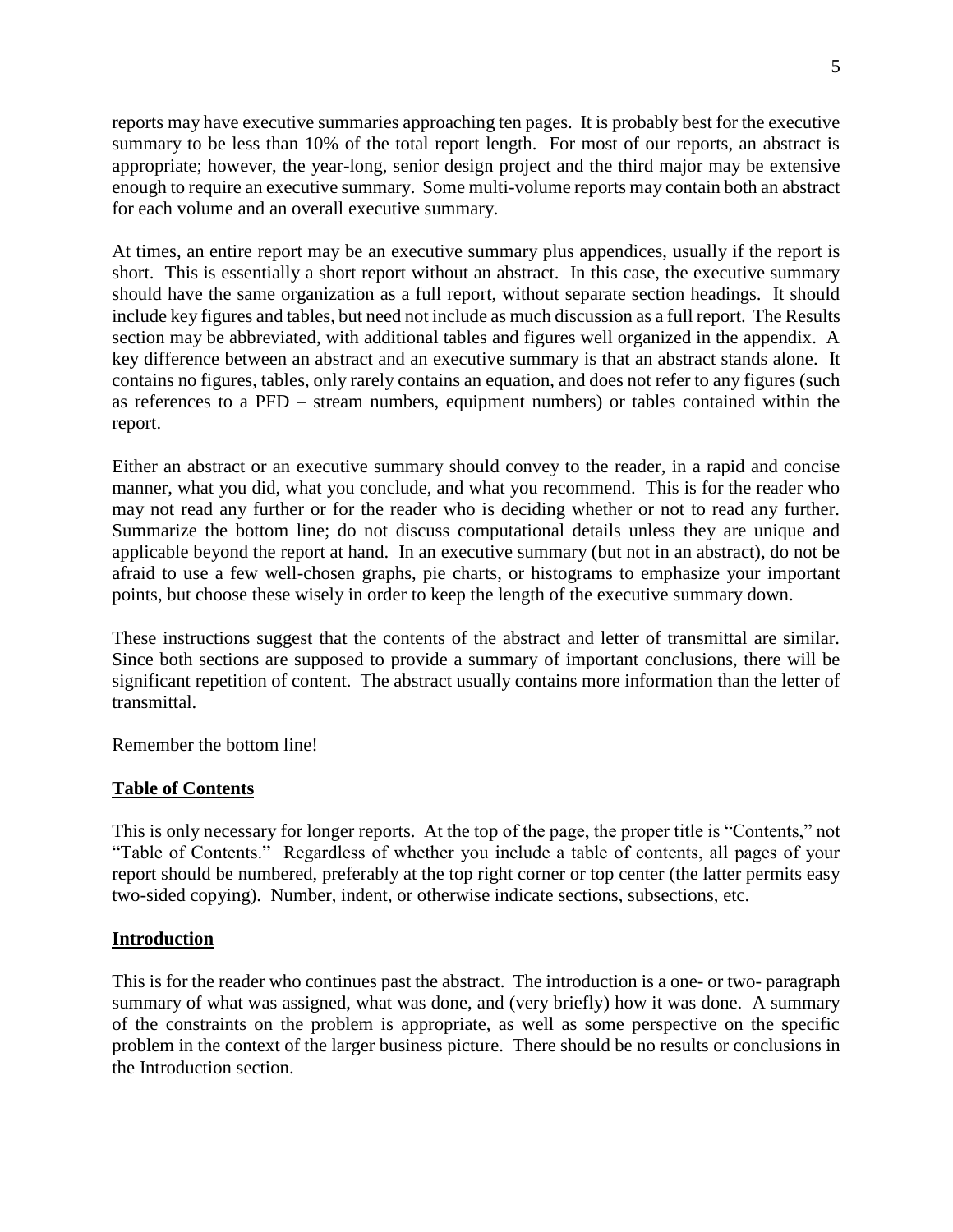#### **Results**

The Results section states what was found. It is usually presented without detailed explanations, which are in the Discussion section.

The following are essential components of a results section:

- 1. Labeled and dated process flow diagram (PFD) Chemcad PFDs are unacceptable.
- 2. Stream flow tables These must include temperature, pressure, phase, total mass flowrate, total molar flowrate, and component molar flowrates for every numbered stream.
- 3. Manufacturing cost summary Yearly revenue and expense (income from product sales, expenses for raw materials, utilities [itemized], equipment costs if calculated as an annual cost, personnel, etc.) must be included.
- 4. Investment summary The cost to build and install plant now (if appropriate to goals of problem) is required. This should be itemized by piece of equipment.
- 5. Equipment summary A listing of equipment to be purchased and installed, with specifications is required. This could be combined with item 4 if the list is not too long.

The above should not simply appear without description. This section is held together by prose that provides the reader with a road map through the tables and figures of item  $1 -$ item  $5$  above. Whether you use figures or tables for the above is your choice. Generally, a figure is used when the trends or relative relationships are more important than the actual numbers. You must decide whether a figure or a table conveys your intent more efficiently. It is also important not to be redundant – do not have a figure and a table illustrating the same point. Make a choice!

Mention the process flow diagram early in the prose of this section, and refer to it often.

#### **Discussion**

The discussion section contains explanations of the results. It explains how the results were obtained and what they mean. However, a detailed log of how calculations were done should be avoided. This section is for the reader who still wants more information and is willing to read still further. Here you discuss the reasons for making choices and the reasons for discarding alternatives. This is where you discuss any optimization that was done. You might also discuss non-routine or unique computational aspects.

For our junior designs, a sub-section pertinent to each class is also appropriate.

### **Conclusions**

Nothing new is presented in this section. You should reiterate your important conclusions, which may have already been stated in the abstract, the executive summary, and/or the letter of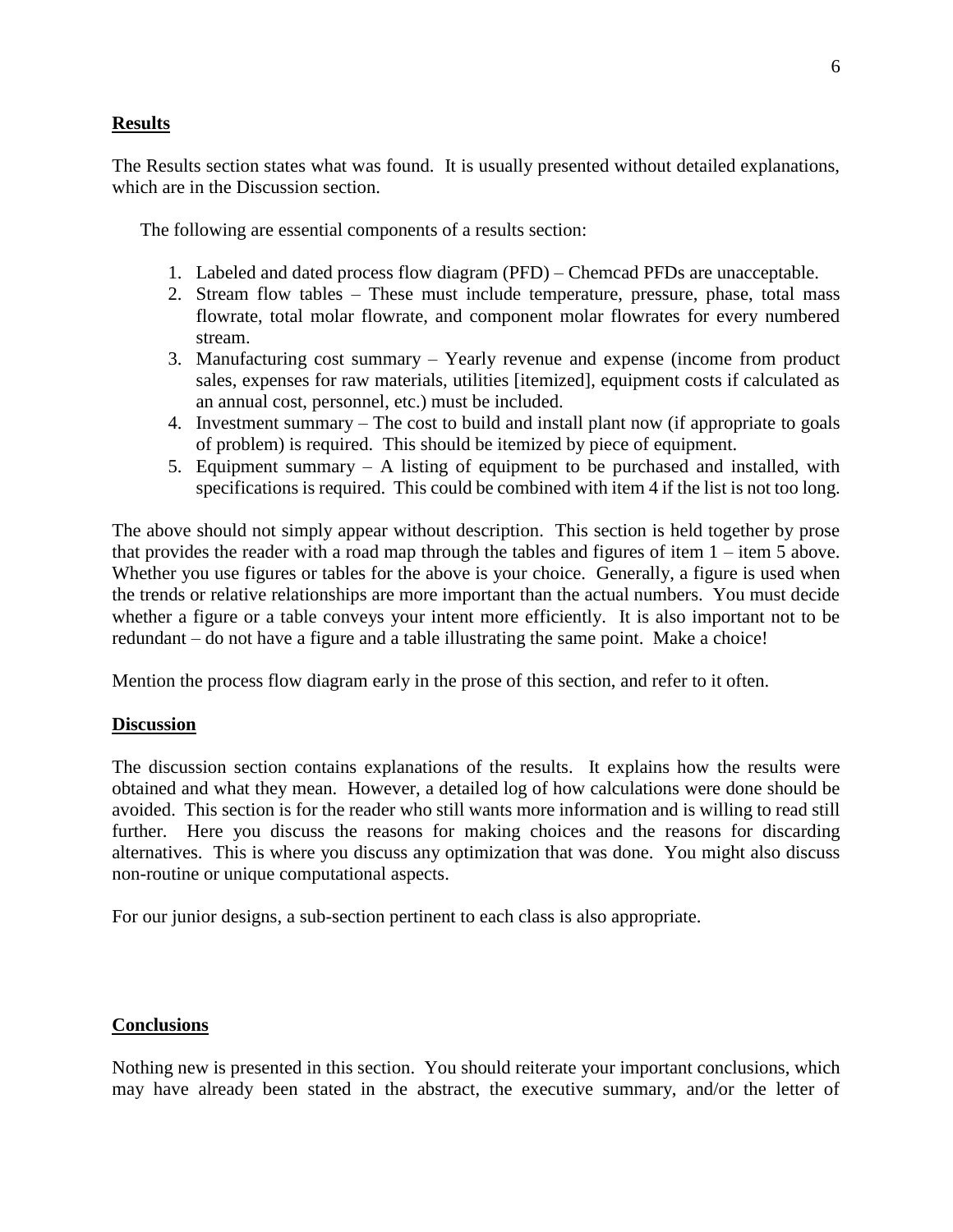transmittal. Usually these will involve economics and process modifications. Be concise and clear; avoid lengthy paragraphs. Once again, remember the bottom line!

# **Recommendations**

This section includes recommendations for further action and/or further study. If there are few conclusions and recommendations, these two sections can be combined. Avoid recommendations that are "pie in the sky," like finding a better catalyst. Also, avoid recommendations that will clearly be studied in subsequent semesters, such as to study the separation section.

## **References**

There are two ways this section can be presented. If you put it at this location in the report, it should only contain references cited in the sections of the report preceding this section. References may be listed by number, and cited in the text by this number, either as a superscript or as a number in parentheses or in brackets (preferred). Another method is to cite the reference by the author and year. You should consult the end of a chapter or the end of the book in any of your chemical engineering texts for the correct citation format. If you choose this method, then any references to data sources appearing in the Appendix should appear on the page on which that calculation is presented.

No references should appear that are not specifically cited in the report. Software should never be referenced unless you use it as a source of data, as might be the case with Chemcad.

The other alternative is to place the reference section at the very end of the report, and cite all data references in the Appendix in the manner described above for the body of the report.

Figures taken from books or the web must be cited. Failure to do so is considered plagiarism.

### **Other Sections**

Sometimes, especially for longer reports, specialized additional sections are included, such as: Safety, Assumptions, Environmental Concerns, Risks, etc. The author should check with the prospective users of the document to determine the appropriate additional sections and what these sections should include.

### **Appendix**

This section contains your detailed calculations, computer programs, etc. A specific Table of Contents for the appendix is essential so the reader can easily find a particular calculation. Therefore, pages in the appendix must also be numbered. This numbering may be continuous with the main report, or you may start over. You may also choose to start numbering over for each appendix. If you do the latter, be sure to use a letter indicating the appendix in which the page is contained (*e.g.*, page B-5 means page 5 of Appendix B). Calculations may be hand written, but should be legible and easy to follow. Include a copy of the full Chemcad report (including the flowsheet) for your final case at the end.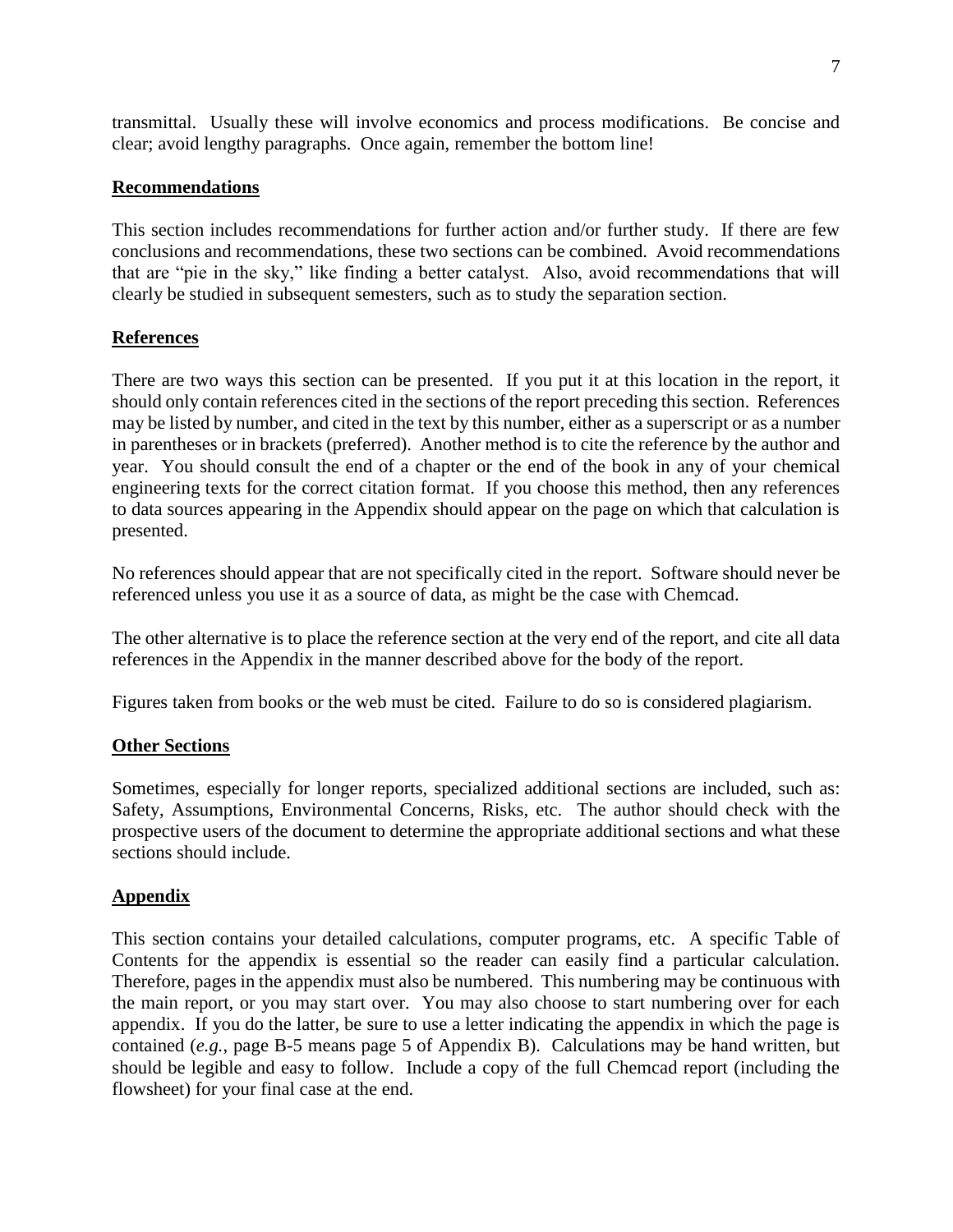#### **Other Aspects of the Report**

#### **Figures and Tables**

Whichever you choose, figures and tables have a specific format. They are numbered in the order in which they appear in the report. They should be embedded in the text where they are cited or appear on the pages immediately following where they are first cited in the prose. Figures and tables are cited by their name, not by a location (above, below). If a figure or table is not cited, it should not appear in the report. Tables have a title at the top. Figures have a caption at the bottom, which, if a graph, should not simply repeat the axes (unacceptable: *y* vs. *x*; good: plot illustrating ...). Nothing should appear at the top of a figure. The fact that most software puts a figure title at the top is not a reason for you to have a title at the top. If you put a title at the top of a figure for an oral presentation, the title should be removed for the version used in the written report. There are only figures and tables. Nothing is labeled a graph, sketch, etc. When you refer to a figure or table, Figure #, Stream #, or Table # should be considered a proper name and, therefore, capitalized. Finally, use something other than colors in figures and tables to distinguish between items (different shading, different symbols), since colors are not copied well. It is also strongly suggested that the default gray background on Excel plots be changed to white. Also, on Excel plots, what looks good in color in PowerPoint looks terrible when copied in black and white. Lines and symbols should be black monochrome.

Figures can be scatter plots, bar charts, or pie charts. Use scatter plots when the independent variable (*x*-axis) is quantitative, *e.g.*, temperature. Use bar charts when a non-quantitative independent variable is being plotted, *e.g.*, cost (*y*-axis) vs. case study number or piece of equipment (*x*-axis). Use pie charts when the relative amounts of quantities are being compared, and the quantities form a whole, *e.g.*, distribution of capital costs between individual equipment.

When pie charts are used, the total quantity (corresponding to the whole pie) should be in a legend or outside the pie. Each slice should contain the percentage of the pie. When graphs are used, do not use "line charts" (where the *x*-axis has tick marks at irregular intervals) when the independent variable is numerical. Instead, use scatter plots. Numbers on axes should all have the same number of decimal places. Increasing magnitude should always be to the right (*x*-axis) and up (*y*-axis). If using grid lines in scatter plots, make sure to use both horizontal and vertical lines. Gridlines help the reader identify the value of data points; however, grid lines should be used sparingly.

Avoid using 3-dimensional bar charts or scatter plots, especially when only two variables are used, *i.e.*, if there is only one independent variable. Three-dimensional figures are very difficult to read. That your software uses 3-d plots as a default option is not a good reason to use them.

For axes, use ranges in appropriately round numbers, *e.g.*, from 0 to 20, not from 3.47 to 19.993. If possible, include zero in your scale for the proper perspective.

For plot axes and tables of figures, use the appropriate number of significant figures. The numbers appearing on a figure axis should all contain the same number of decimal places.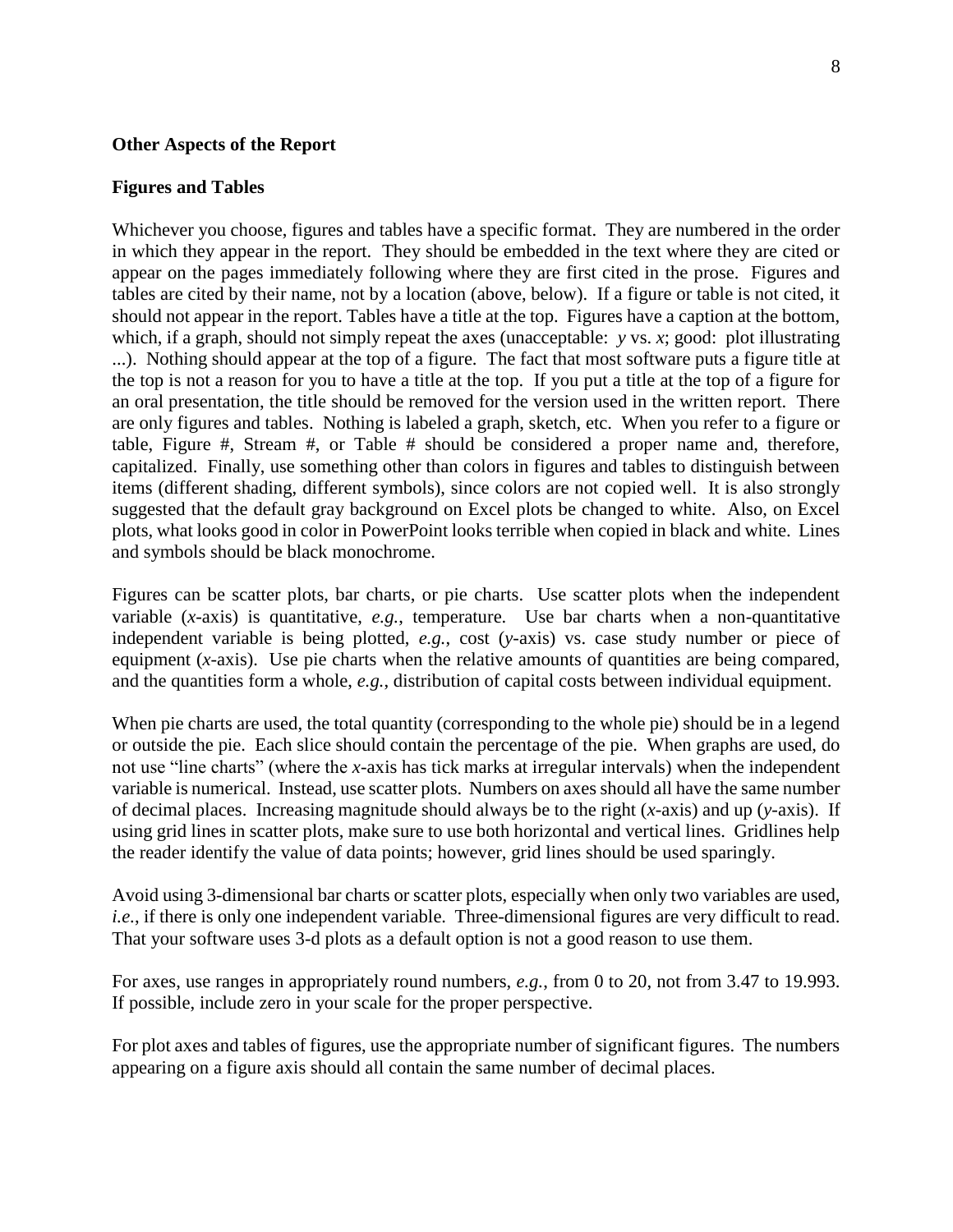When columns of figures appear in a table (and these should be used sparingly), each figure in the column must have the same units. If a total is shown, it should be the sum of all numbers above it. Columns should be lined up by the decimal point or by where the decimal point would be.

The following terminology is used to define the orientation of a table or figure on a page. "Portrait" refers to the way typed text appears, with the long dimension of the paper vertical. This page is in "portrait." Landscape refers to text, figures, or tables appearing with the long dimension of the paper horizontal. Landscape figures and tables should always be bound facing outward, *i.e*., the top of the figure or table is closer to the binding.

It is expected that numbers, symbols, and unit abbreviations will be used in the written report. Learn to use the symbols and the equation editor in your word processor, and learn to insert symbols, superscripts, and subscripts in plotting software. For example, use 5°C, not five degrees C. Write \$25 million/yr instead of 25 million dollars per year. Include lead zeroes in all numbers less than one,  $e.g., 0.25$  instead of .25. Use 10  $m<sup>3</sup>$  instead of 10  $m<sup>3</sup>$  in both the report and on figures. Items like m^3 are considered unacceptable for reports in this Department.

When reporting large costs, millions of dollars, for example, present no more that three or four significant figures. Just because your spreadsheet reports ten or more significant figures is no reason to present all of them. It is ludicrous to present a preliminary design down to the penny. Remember that people do not expect dollar figures to be in scientific notation. One million dollars should appear as \$1 million or \$1,000,000.

### **Equations**

Equations may be used in different parts of a report, as needed. The proper format for equations is as follows. Equations are usually centered. All equations are numbered serially, with the equation number, usually right-justified. Only the number appears, either in parenthesis or in brackets. Just as with figures and tables, equations should be cited by number. Similarly, Equation # is a proper name and should be capitalized. It is not usual to refer to an equation by number before it appears. Correct and incorrect examples are presented below.

### *incorrect:*

The relationship for the heat capacity difference is given by Equation 1.

$$
C_p - C_v = \frac{\alpha^2 V T}{\kappa_T}
$$
 (Equation 1)

For an ideal gas, this reduces to Equation 2.

$$
C_p - C_v = R \qquad \qquad \text{(Eq. 2)}
$$

*correct:*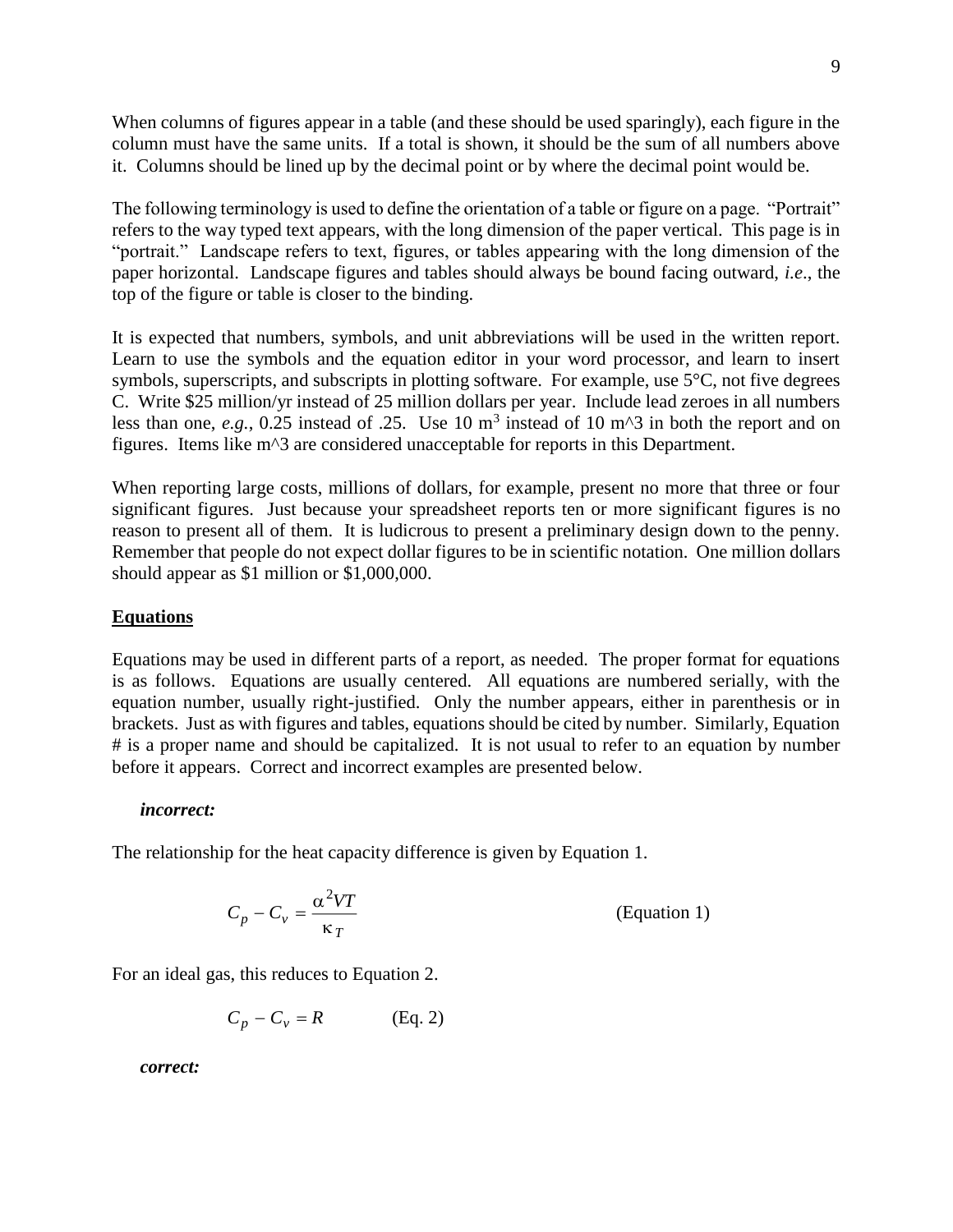The relationship for the heat capacity difference is:

$$
C_p - C_v = \frac{\alpha^2 V T}{\kappa_T} \tag{1}
$$

For an ideal gas, Equation 1 reduces to:

$$
C_p - C_v = R \tag{2}
$$

It is also considered improper format to include  $\ast$ ,  $\times$ , or  $\cdot$  to indicate multiplication in an equation or anywhere else in a report, except as noted below for exponents. Therefore,  $PV = nRT$  is correct. The following are incorrect:  $P \times V = n \times R \times T$ ,  $P \cdot V = n \cdot R \cdot T$ ,  $P^*V = n^*R^*T$ . Similarly, these symbols should be avoided in units.

It is also incorrect to use the symbol  $\wedge$  for an exponent in equations or anywhere else in a report.

The terms and symbols used in all equations must be defined, either immediately after the equation or in a comprehensive nomenclature section appearing either immediately after the table of contents or at the end of the report, following the reference list.

Finally, when using exponents, it is not correct to use E format. So, 6.02E23 is incorrect.  $6.02\times10^{23}$  is correct.

# *How Engineering Reports Are Used*

An engineering report is essentially never read in its entirety by a single person. Most of the users of these documents are too busy to sit down and read every word. However, you must assume that each word will be read by someone, sometime, and that you will not be around to explain any ambiguous passages. Your report must be useful to the following types of readers:

- 1. The person who has only a few minutes to read the report. This is often an intelligent, non-technical person who controls millions of dollars. You must be sure that this person can pick up your report, immediately find the important answers, *i.e.*, the "bottom line," and make the right decision. If the answer is not prominently presented in the Executive Summary or the Abstract, this type of reader will judge your report to be of little value. You cannot afford that judgment.
- 2. The technical manager. You may assume that this person is a chemical engineer, but you may not assume any specific technical knowledge about the details of your project. This person is busy but may have enough time to read most of the report (but not the appendices). Few engineers will sit down and read a report from beginning to end! One looks for the answers quickly. As soon as these answers are found, one makes a decision and stops reading. Sections might be read in the following order, for example, until the answers are found: Executive Summary, Recommendations, Conclusions, Results, Discussion, Introduction. Different